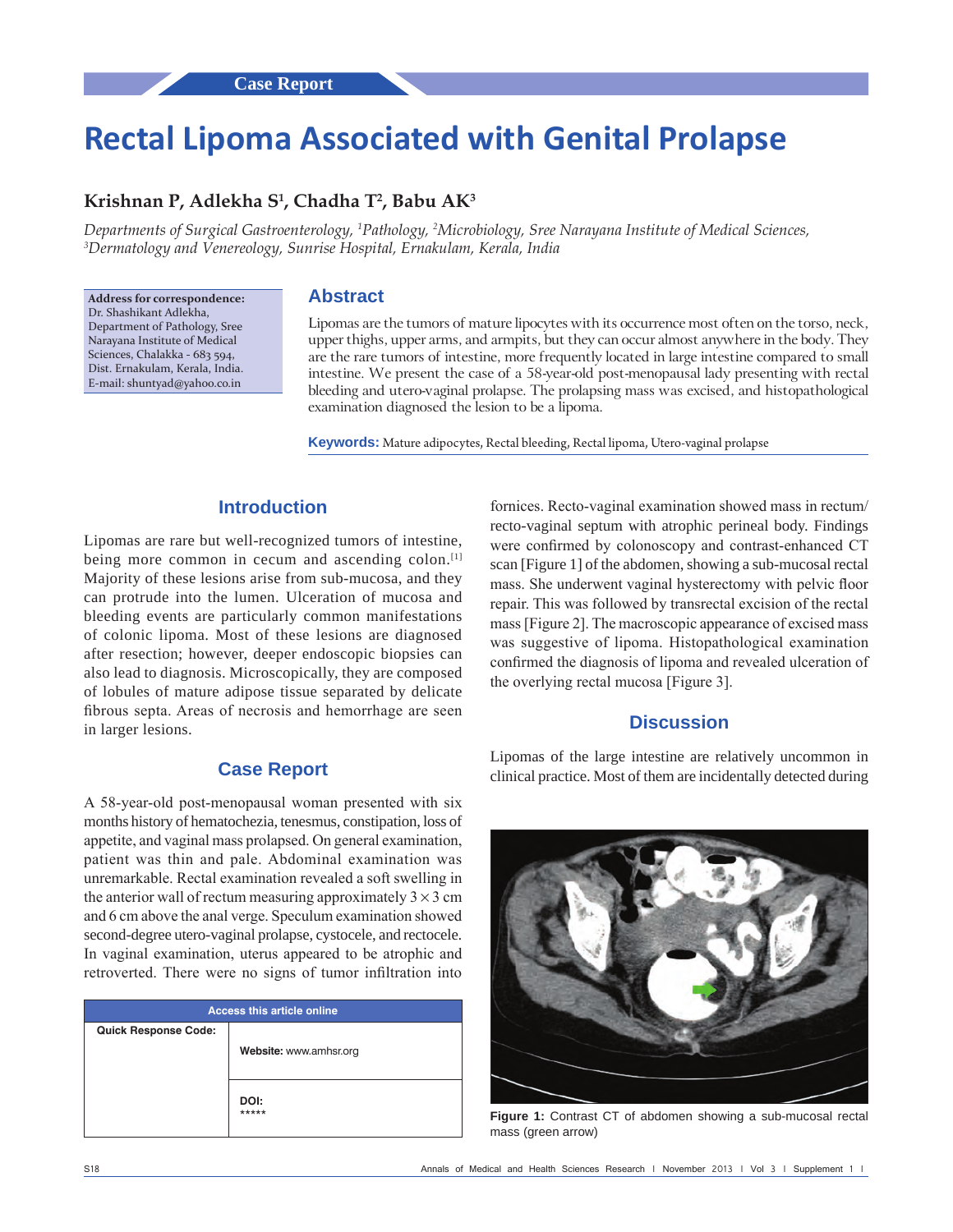

**Figure 2:** Excision of rectal mass, grossly appearing as smooth polypoidal mass

a routine endoscopic examination. Usual occurrence is in sixth decade of life with an incidence of  $0.2\%$  to  $4.4\%$ .<sup>[1,2]</sup> Some authors have reported a female predominance while others found nearly equal incidences in males and females.[3]

The most common site of origin of lipoma in gastrointestinal tract is cecum and ascending colon.[1] There is no explanation for the predilection of lipomas of the large bowel to occur in the right side. Lipomas of the rectum are quite rare with less than 15 cases reported in literature.[4] In multiple case series published, rectal lipoma was only seen in nine of 227 colorectal lipoma cases (3.9%).[4] Lesions are sessile or polypoidal and are sub‑mucosal in 90% of cases and rest being located in sub-serosal plane.<sup>[4]</sup>

Vast majority of colonic lipoma cases  $(< 2$  cm in size) are asymptomatic. Colonic lipomas of size greater than 2 cm may cause symptoms such as constipation, diarrhea, and abdominal pain. Rectal lipomas manifest as intussusception, ulceration leading to hemorrhage, intestinal obstruction, prolapse, and rectal bleeding.[4] In present case, the patient presented with rectal bleeding and partial rectal prolapse. Spontaneous expulsion of a sigmoid lipoma has been reported.[5] The prolapse of a rectal lipoma through the anus is a rare event, and only few cases are reported in the literature.[6] The most important clinical impact of lipoma is its potential to be confused with colonic malignancy because of its similarity in symptomatology.[7] Female genital prolapse as seen in present case can be associated with rectal lesions. Urinary bladder, uterus, and rectum can lose their support and can protrude into the vagina as prolapse. Prolapse can vary from mild, with a feeling of vaginal discomfort; to moderate, with tissue protruding from the vagina on straining; to severe, with tissue permanently protruding from the vagina. Multiple non‑surgical and surgical options are available to treat female genital prolapse. In the present case, as the patient



**Figure 3:** Histopathological examination of excised mass revealing a lesion composed of lobules of mature adipocytes (red arrow) and ulcerated rectal mucosa (green arrow). (H and E, ×100)

is post-menopausal and with co-existing partial rectal prolapse, vaginal hysterectomy was carried out.

Diagnostic approaches usually include endoscopy, contrast-enhanced CT scan of the abdomen, and barium enema. Endoscopic biopsies usually fail to diagnose the lesion, as the lipomas are situated below the normal mucosa. Management depends on the location and presentation of the lipoma. Endoscopic removal has been reported for lipomas up to a size of 2 cm; however, larger lesions carry the risk of hemorrhage and perforation.[8,9] Surgical procedures include laparotomy enucleation, colostomy, and excision of lipoma and segmental colonic resection. In case of rectal lipomas, trans‑anal excision can be done for lower third lesions. Laparoscopic procedures can be done in selected cases.[9]

In conclusion, rectal lipomas are very rare and often pose a diagnostic challenge. Therapeutic options depend on the size of the lesion and associated complications.

#### **References**

- 1. Rogy MA, Mirza D, Berlakovich G, Winkelbauer F, Rauhs R. Submucous large‑bowel lipomas: Presentation and management. An 18‑year study. Eur J Surg 1991;157:51‑5.
- 2. Vecchio R, Ferrara M, Mosca F, Ignoto A, Latteri F. Lipomas of the large bowel. Eur J Surg 1996;162:915‑9.
- 3. Creasy TS, Baker RA, Talbot IC, Veitch PS. Symptomatic submucosal lipoma of the large bowel. Br J Surg 1987;74:984-6.
- 4. Manickavasagam K, Chandramohan S, Lakshmi JS, Vairavan K, Madhusudhanan J. Intussuscepting Rectal Lipoma: A case report and review of literature. Int J Gastroenterol 2012;11. Available from: http://www.ispub. com/journal/the-internet-journal-of-gastroenterology/ volume-11-number-1/intussuscepting-rectal-lipomaa‑case‑report‑and‑review‑of‑literature.html#sthash. lGVjUgJu.dpuf [Last accessed on 2012].
- 5. Michowitz M, Lazebnik N, Noy S, Lazebnik R. Lipoma of the colon. A report of 22 cases. Am Surg 1985;51:449‑54.